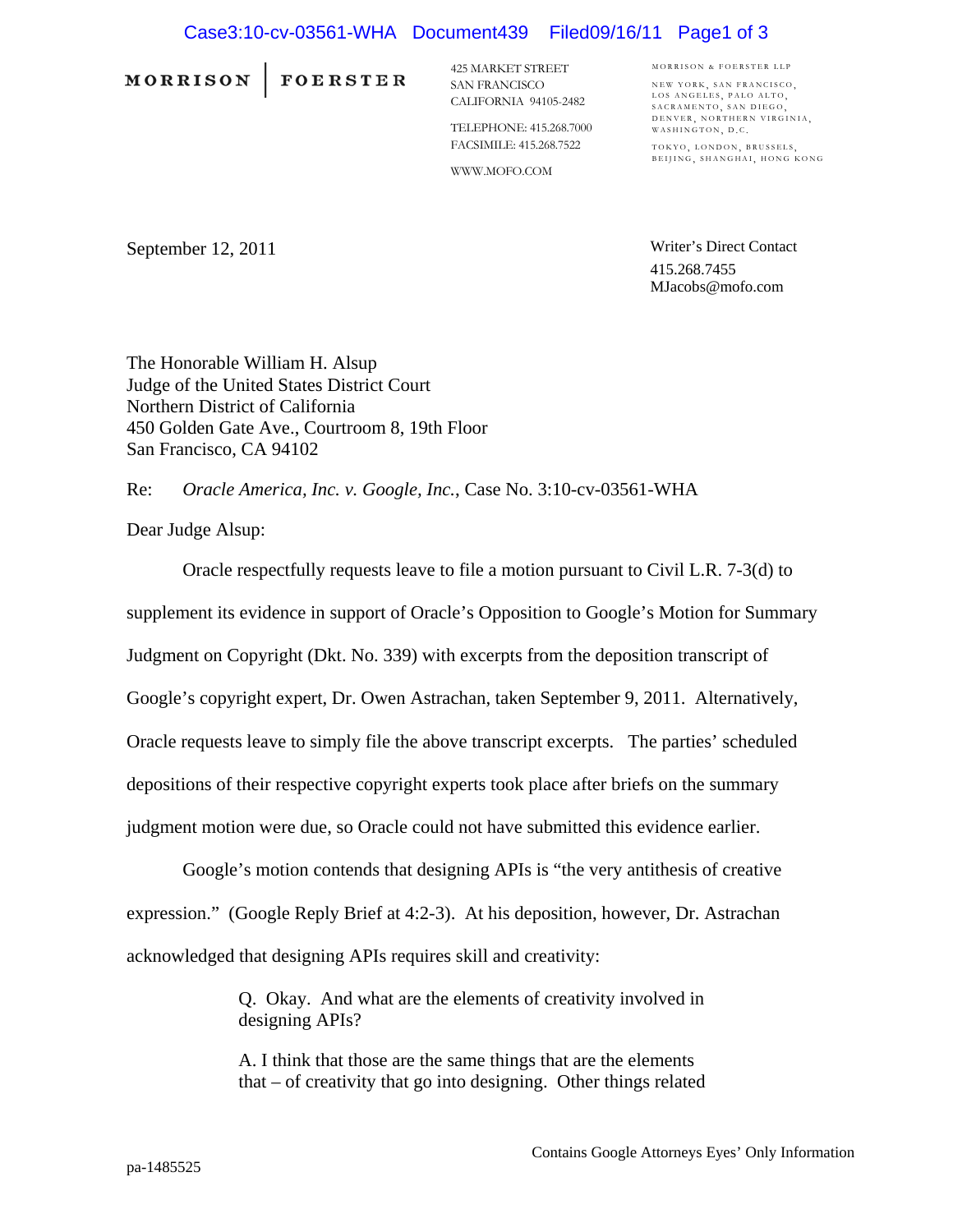## Case3:10-cv-03561-WHA Document439 Filed09/16/11 Page2 of 3

MORRISON | FOERSTER

The Honorable William H. Alsup September 12, 2011 Page Two

> to software. And that's kind of understanding how the software is meant to function.

And if you have a good understanding of how the software is going to function, and if you know the intended audience, that helps you to create things that that audience will like, will be able to use.

So the creativity is kind of understanding how the thing you're going to design is going to be used. And understanding the audience or the libraries that you're going to develop an API for, the creative aspects come into can you actually get at the needs of the wants or the usage of who your audience is.

Astrachan Dep. Tr. at 128:23-129:14. *See also id.* at 223:5-25 (acknowledging that

designing the APIs at issue "certainly has creative elements" and that the design process

involves "non-trivial creativity.")

Dr. Astrachan further acknowledged the skill writing good APIs requires:

[W]e've been writing software for more than 50 years. And it's still incredibly difficult, despite all the advances that have been made in languages, in libraries, APIs are one of the things, although they're not software, they're related to software that it's still hard to do.

*Id.* at 126:21-127:5. Dr. Astrachan added: "Just as it's hard to find people that are really good at anything that's hard, whether it be, you know, being an artist, a football player, a concert violinist. Those things are hard. This is something that's hard in the same way." *Id.*  at 128:9-13.

Dr. Astrachan however, discounts this creativity because he contends that despite their

"[t]housands of methods," "hundreds of classes", and "interdependencies" between these